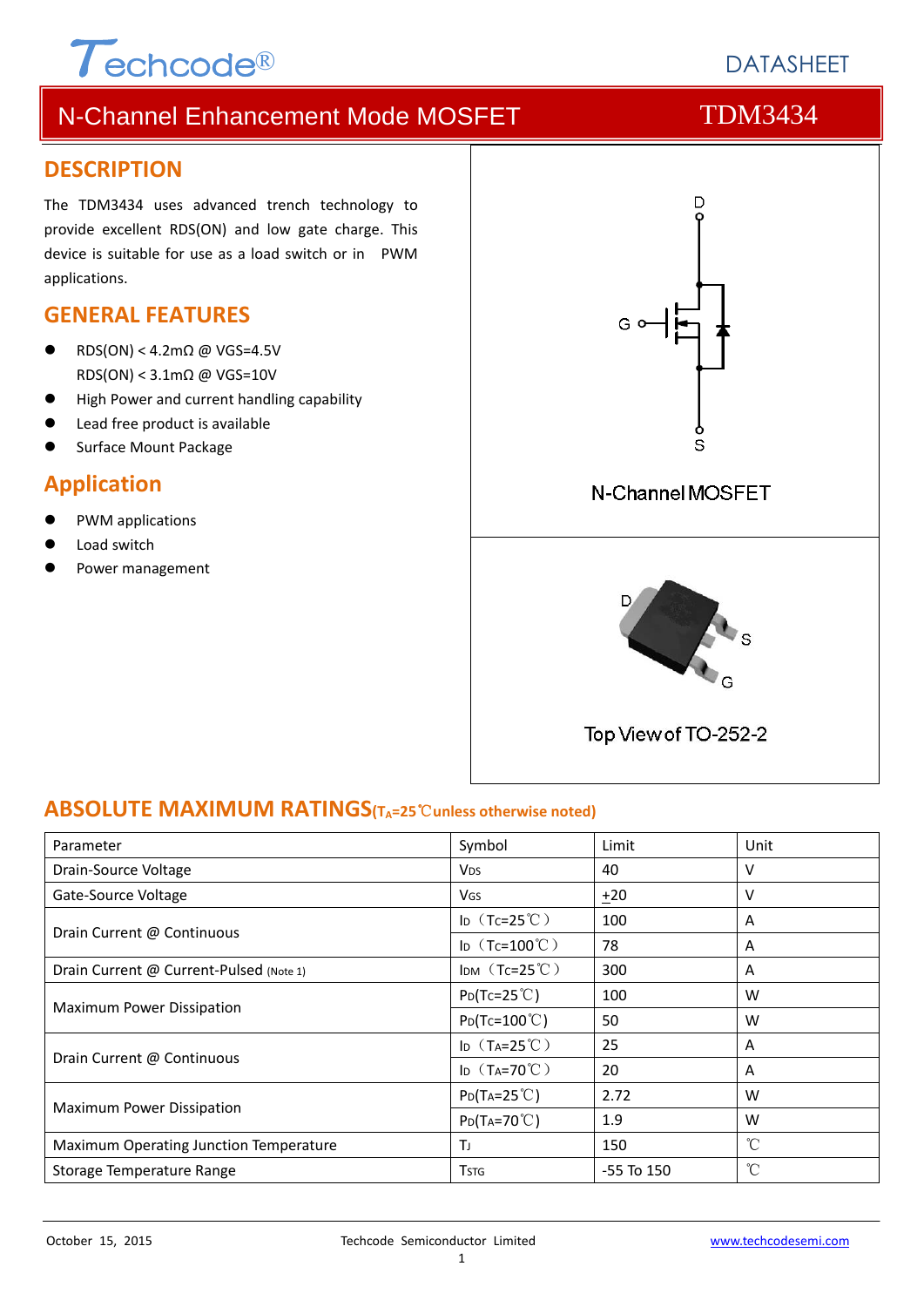# $\tau$ echcode®

DATASHEET

# N-Channel Enhancement Mode MOSFET TOM3434

| THERMAL CHARACTERISTICS                          |                    |     |               |
|--------------------------------------------------|--------------------|-----|---------------|
|                                                  | Reja(t≤10s)        | 18  | $\degree$ C/W |
| Thermal Resistance, Junction-to-Ambient (Note 1) | Reja(Steady State) | -55 | $\degree$ C/W |
| Thermal Resistance, Junction-to-Case             | Rejc(Steady State) | 1.5 | $\degree$ C/W |

## **ELECTRICAL CHARACTERISTICS (TA=25**℃**unless otherwise noted)**

| Parameter                                 | Symbol                  | Condition                                                    |                 | Min                      | Typ            | Max                 | Unit      |  |
|-------------------------------------------|-------------------------|--------------------------------------------------------------|-----------------|--------------------------|----------------|---------------------|-----------|--|
| OFF CHARACTERISTICS                       |                         |                                                              |                 |                          |                |                     |           |  |
| Drain-Source Breakdown Voltage            | <b>BV<sub>DSS</sub></b> | VGS=0V ID=250µA                                              |                 | 40                       | ÷,             | $\sim$              | $\vee$    |  |
| Zero Gate Voltage Drain Current           | <b>IDSS</b>             | VDS=32V,VGS=0V                                               |                 | $\overline{a}$           | $\overline{a}$ | $\mathbf{1}$        | $\mu$ A   |  |
| Gate-Body Leakage Current                 | <b>IGSS</b>             | VGS=±20V,VDS=0V                                              |                 | ÷,                       | $\blacksquare$ | ±100                | nA        |  |
| <b>ON CHARACTERISTICS (Note 2)</b>        |                         |                                                              |                 |                          |                |                     |           |  |
| <b>Gate Threshold Voltage</b>             | VGS(th)                 | V <sub>DS</sub> =VGS, I <sub>D</sub> =250µA                  |                 | 1.4                      | 1.7            | 2.5                 | $\vee$    |  |
| Drain-Source On-State Resistance          | R <sub>DS</sub> (ON)    | VGS=4.5V, ID=20A                                             |                 | ÷,                       | 3.2            | 4.2                 | $m\Omega$ |  |
|                                           |                         | VGS=10V, ID=25A                                              |                 | $\overline{\phantom{a}}$ | 2.7            | 3.1                 | $m\Omega$ |  |
|                                           |                         |                                                              | $T_J = 100$ ° C | $\overline{a}$           | 3.3            | $\overline{a}$      | $m\Omega$ |  |
| <b>DYNAMIC CHARACTERISTICS (Note4)</b>    |                         |                                                              |                 |                          |                |                     |           |  |
| Gate Resistance                           | $R_G$                   | VDS=0V, VGS=0V, F=1.0MHz                                     |                 | $\overline{a}$           | 0.88           | $\overline{a}$      | Ω         |  |
| Input Capacitance                         | Ciss                    | VDS=20V, VGS=0V, F=1.0MHz                                    |                 | $\overline{\phantom{a}}$ | 2650           | $\blacksquare$      | <b>PF</b> |  |
| <b>Output Capacitance</b>                 | Cos <sub>5</sub>        |                                                              |                 | ÷.                       | 750            | $\overline{a}$      | PF        |  |
| Reverse Transfer Capacitance              | Crss                    |                                                              |                 |                          | 88             | $\overline{a}$      | PF        |  |
| <b>SWITCHING CHARACTERISTICS (Note 3)</b> |                         |                                                              |                 |                          |                |                     |           |  |
| Turn-on Delay Time                        | td(on)                  | VDS=20V, RL=20 $\Omega$ , VGEN=10V, RG=6 $\Omega$<br>$ID=1A$ |                 | $\blacksquare$           | 17             | $\bar{\phantom{a}}$ | nS        |  |
| Turn-on Rise Time                         | tr                      |                                                              |                 | L.                       | 11.5           | $\sim$              | nS        |  |
| Turn-Off Delay Time                       | td(off)                 |                                                              |                 | ÷.                       | 36             | $\overline{a}$      | nS        |  |
| Turn-Off Fall Time                        | tf                      |                                                              |                 | ÷,                       | 31             | $\overline{a}$      | nS        |  |
| <b>Total Gate Charge</b>                  | Q <sub>g</sub>          | VDS=20V,ID=25A,VGS=4.5V                                      |                 | ÷,                       | 17             | $\blacksquare$      | nC        |  |
| Gate-Source Charge                        | Qgs                     |                                                              |                 |                          | $\overline{7}$ | $\sim$              | nC        |  |
| Gate-Drain Charge                         | Qgd                     |                                                              |                 |                          | 5.3            | $\overline{a}$      | nC        |  |
| Body Diode Reverse Recovery Time          | Trr                     | IF=5A, $dI/dt=100A/\mu s$                                    |                 | $\overline{\phantom{0}}$ | 38             | $\blacksquare$      | nS        |  |
| Body Diode Reverse Recovery Charge        | Qrr                     |                                                              |                 | L.                       | 35             | $\sim$              | nC        |  |
| DRAIN-SOURCE DIODE CHARACTERISTICS        |                         |                                                              |                 |                          |                |                     |           |  |
| Diode Forward Voltage (Note 2)            | <b>V<sub>SD</sub></b>   | VGS=0V, Is=20A                                               |                 | L.                       | 0.8            | 1.1                 | $\vee$    |  |

NOTES:

1. Pulse width limited by max. junction temperature.

2. Pulse Test: Pulse Width  $\leq 300$ μs, Duty Cycle  $\leq 2\%$ .

3. Guaranteed by design, not subject to production testing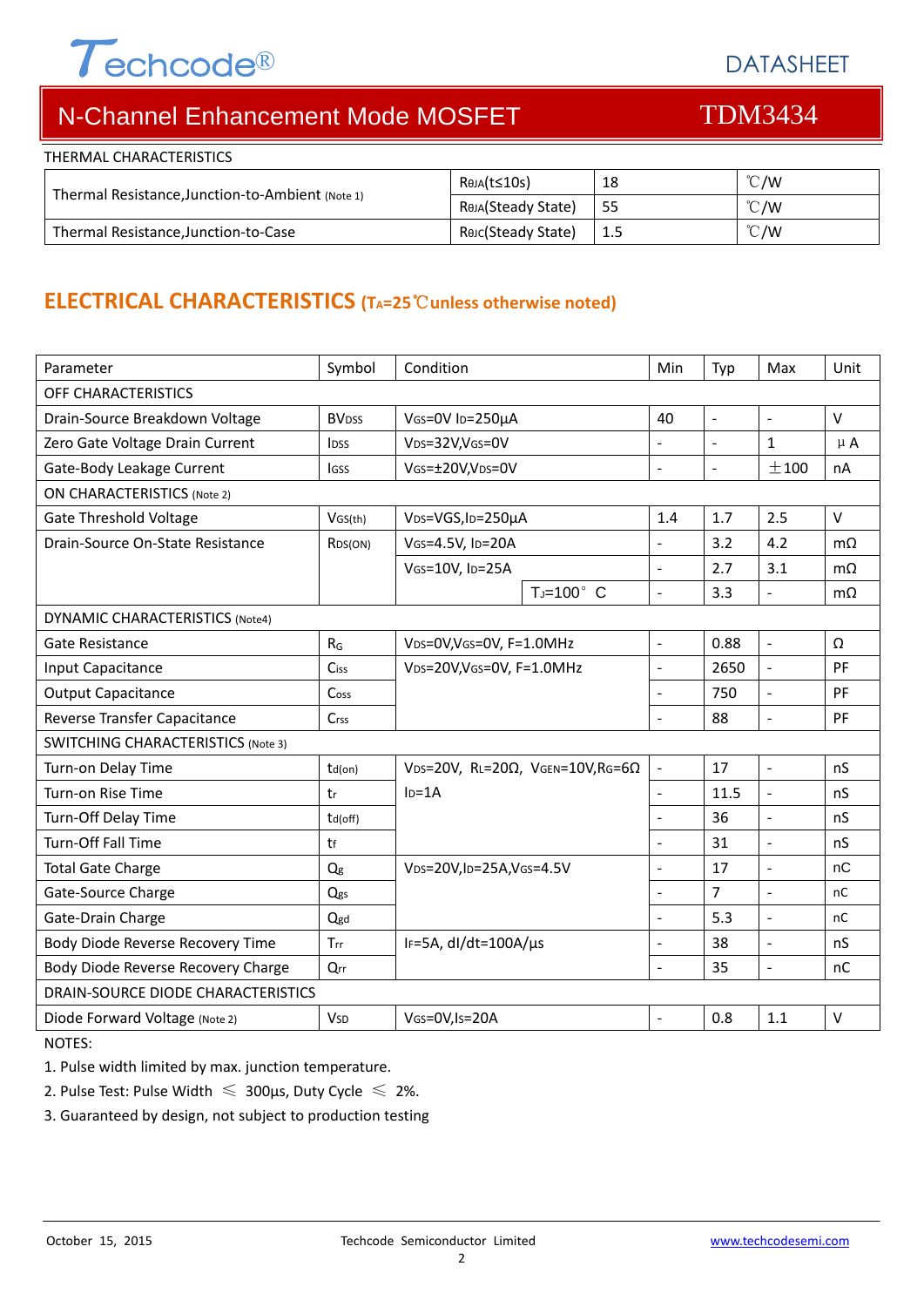

# N-Channel Enhancement Mode MOSFET TOM3434

### **Typical Operating Characteristics**





#### **Thermal Transient Impedance**



### **Drain Current**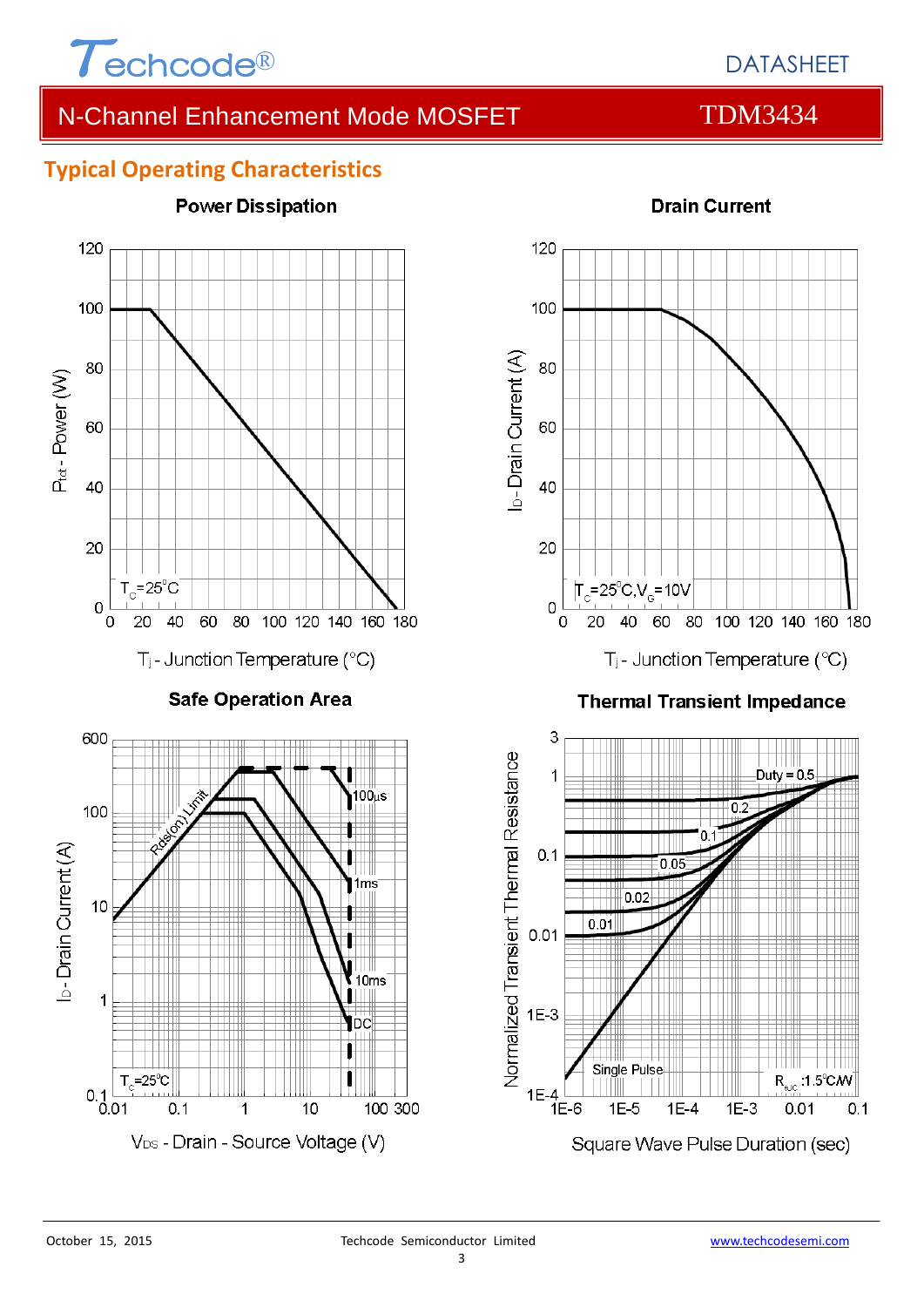

# DATASHEET

# N-Channel Enhancement Mode MOSFET TOM3434

### **Typical Operating Characteristics(Cont.)**



#### **Safe Operation Area**



#### **Thermal Transient Impedance**

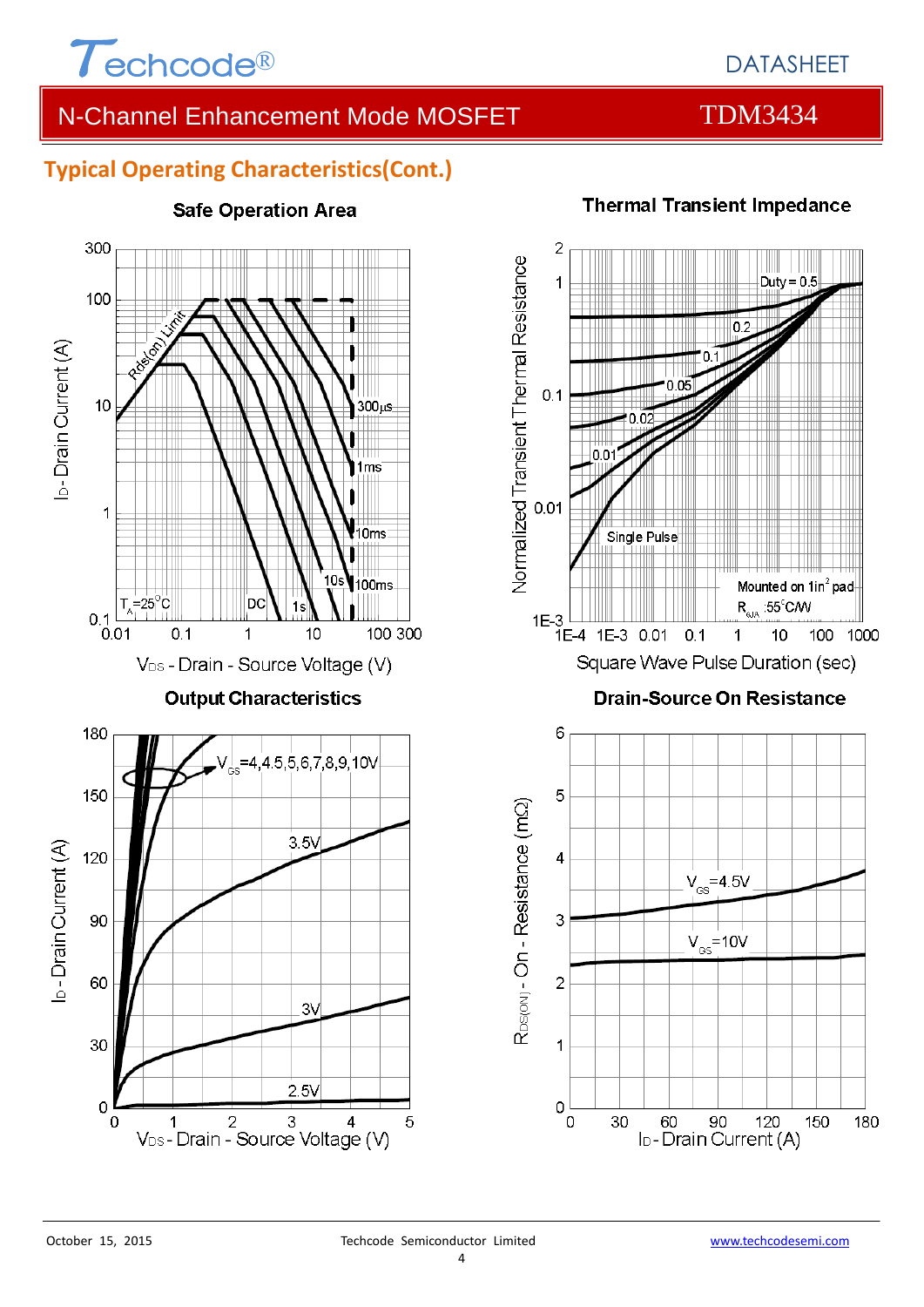

# N-Channel Enhancement Mode MOSFET TOM3434

### **Typical Operating Characteristics (Cont.)**



#### **Gate-Source On Resistance**



#### **Source-Drain Diode Forward**

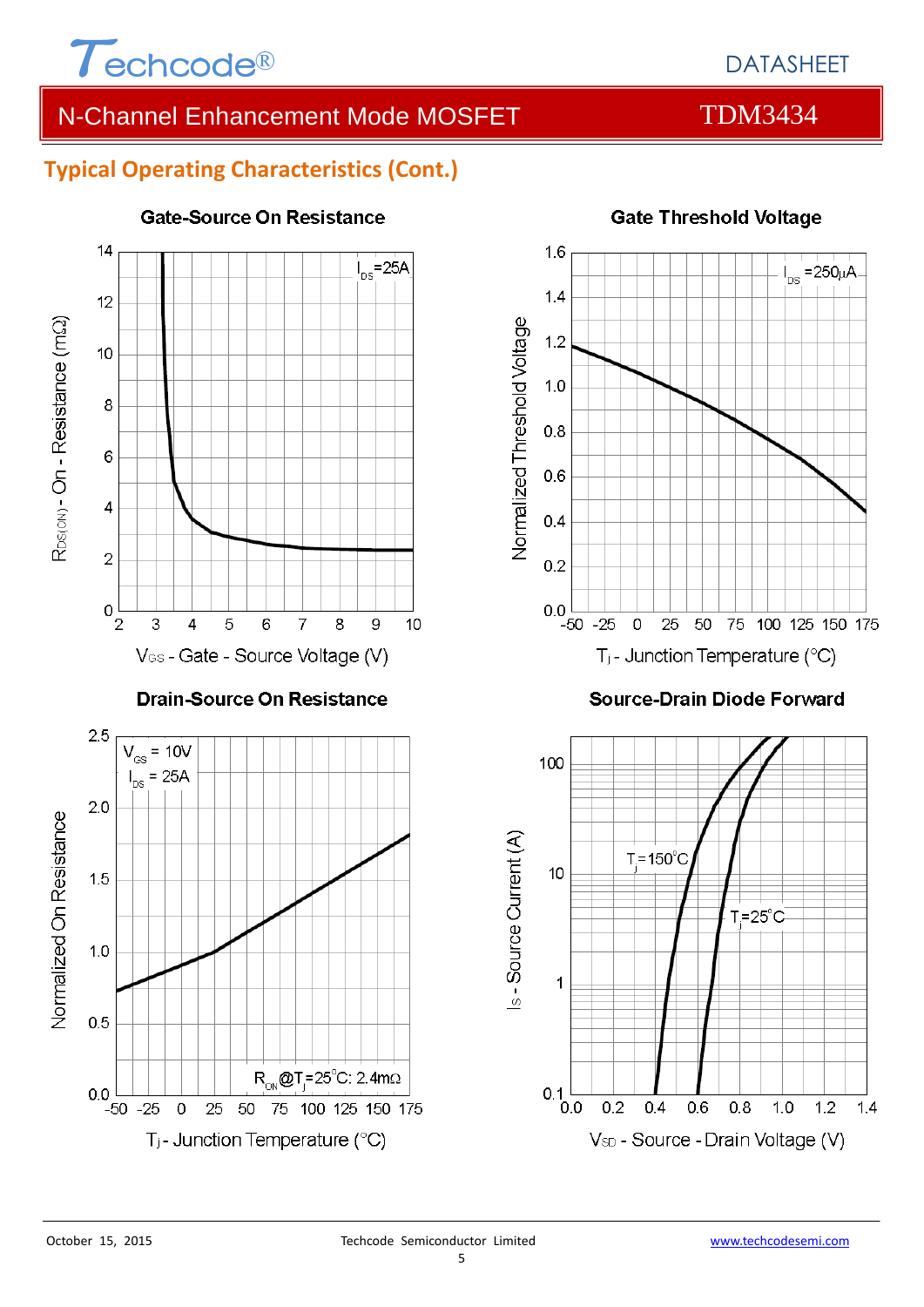

# DATASHEET

# N-Channel Enhancement Mode MOSFET TOM3434

### **Typical Operating Characteristics (Cont.)**



#### **Capacitance**



#### **Gate Charge**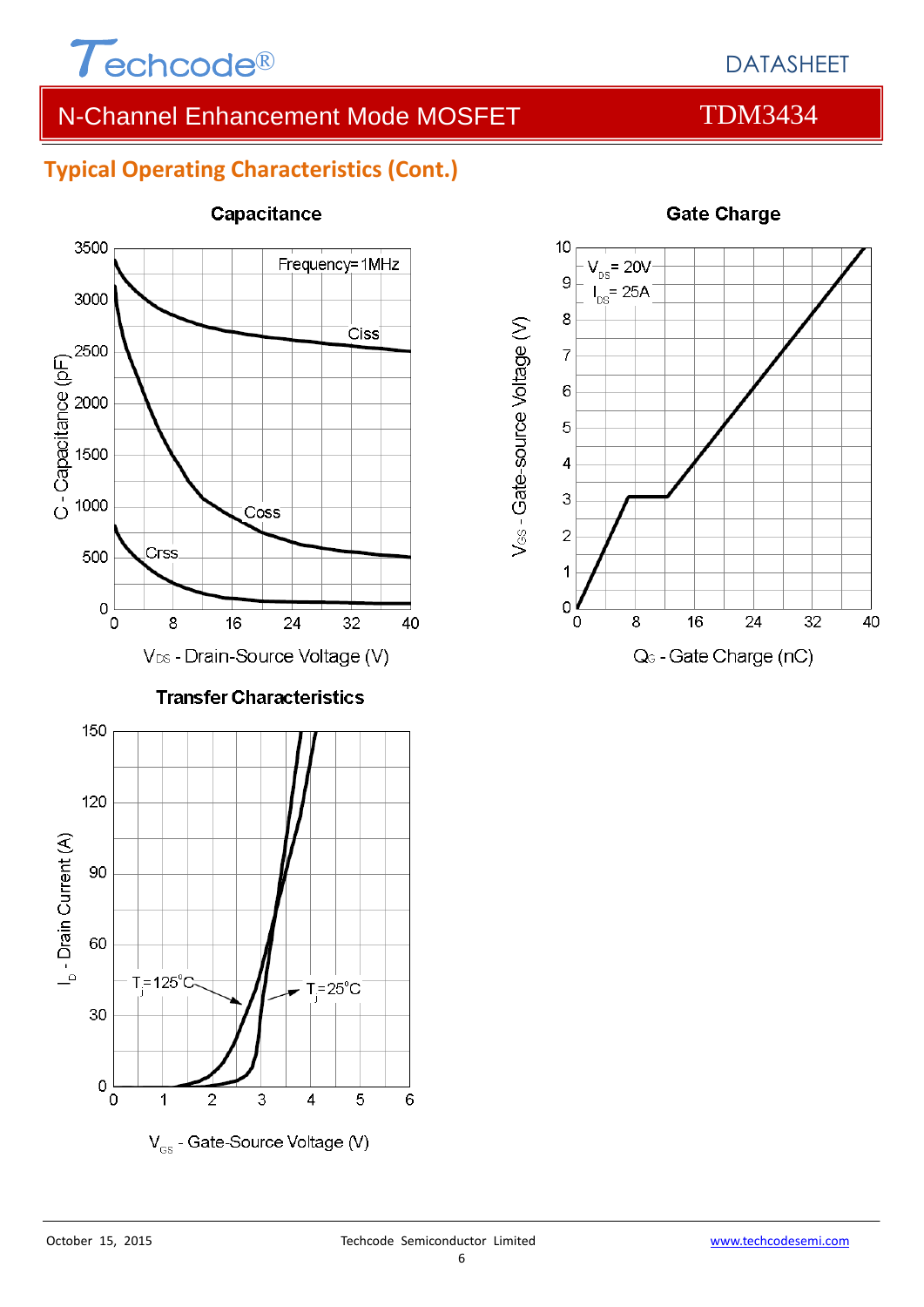

# N-Channel Enhancement Mode MOSFET TOM3434

 $\overline{E}$ 

 $b3$ 

b

ė

## **Package Information**

#### TO252-2 Package

|                |                    |             | <b>GAUGE PLANE</b> | ÁЪ<br>0.25<br><b>VIEWA</b> |
|----------------|--------------------|-------------|--------------------|----------------------------|
|                |                    |             | TO-252-2           |                            |
| ლა≣≺ო          | <b>MILLIMETERS</b> |             |                    | <b>INCHES</b>              |
|                | MIN.               | MAX.        | MIN.               | MAX.                       |
| Α              | 2.18               | 2.39        | 0.086              | 0.094                      |
| A1             |                    | 0.13        |                    | 0.005                      |
| b              | 0.50               | 0.89        | 0.020              | 0.035                      |
| b3             | 4.95               | 5.46        | 0.195              | 0.215                      |
| c              | 0.46               | 0.61        | 0.018              | 0.024                      |
| c2             | 0.46               | 0.89        | 0.018              | 0.035                      |
| D              | 5.33               | 6.22        | 0.210              | 0.245                      |
| D <sub>1</sub> | 4.57               | 6.00        | 0.180              | 0.236                      |
| Ε              | 6.35               | 6.73        | 0.250              | 0.265                      |
| E1             | 3.81               | 6.00        | 0.150              | 0.236                      |
| e              | 2.29 BSC           |             |                    | 0.090 BSC                  |
| Н              | 9.40               | 10.41       | 0.370              | 0.410                      |
| Г              | 0.90               | 1.78        | 0.035              | 0.070                      |
| L <sub>3</sub> | 0.89               | 2.03        | 0.035              | 0.080                      |
| L4             |                    | 1.02        |                    | 0.040                      |
| θ              | 0°                 | $8^{\circ}$ | 0°                 | $8^{\circ}$                |



**RECOMMENDED LAND PATTERN** 



DATASHEET